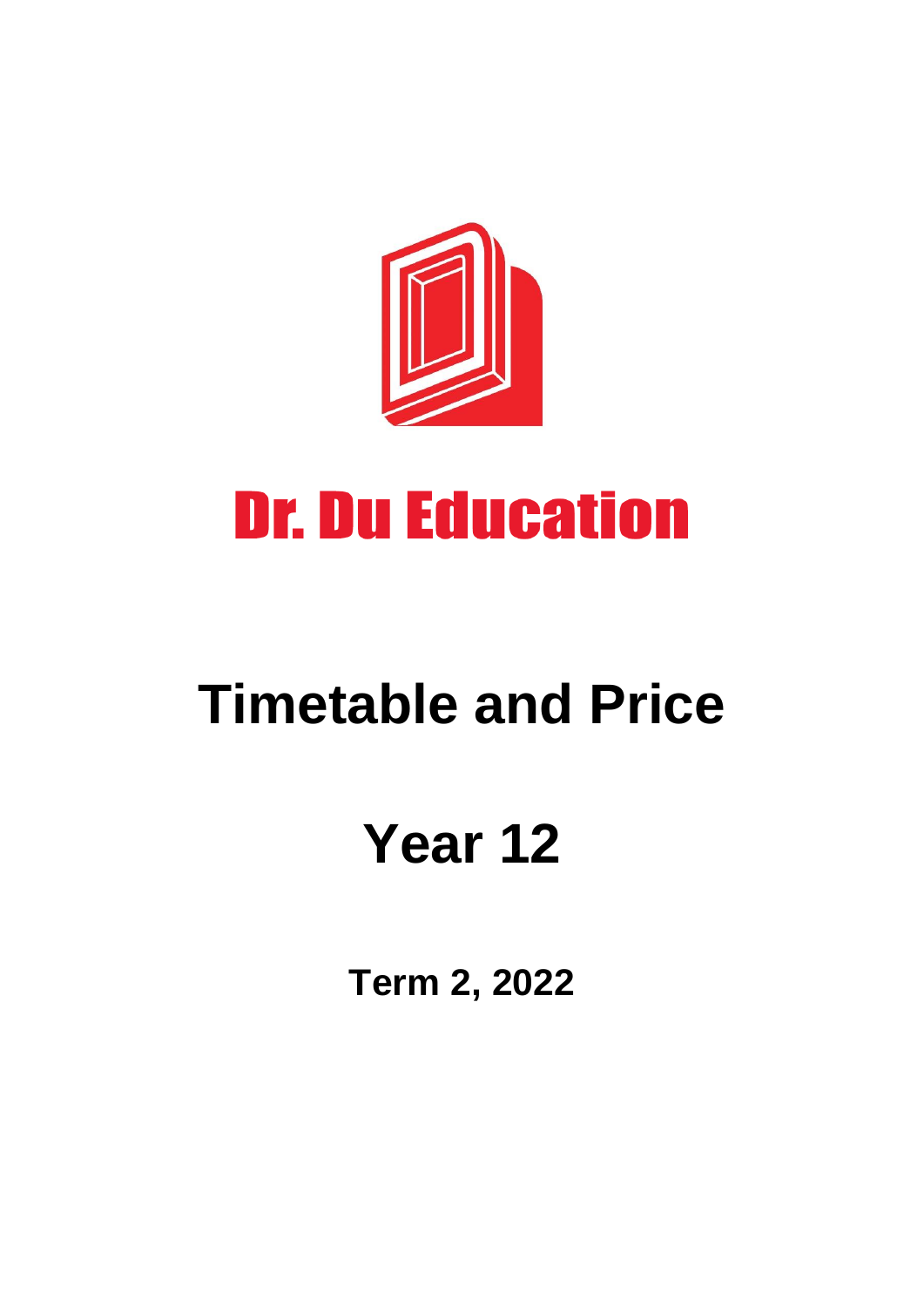## **BURWOOD CENTRE**

## *Year 12 Term 2, 2022*

(**12 weeks** 11 Apr. ~ 3 Jul. 2022)

### **Mathematics 10% Off for Online Lessons**

| <b>Class</b> |                                                                           | Day                              | <b>Lesson Time</b>         | <b>Class</b><br><b>Code</b> | <b>Fees</b>                                              | <b>Dates for All Lessons</b>                                                                                             |
|--------------|---------------------------------------------------------------------------|----------------------------------|----------------------------|-----------------------------|----------------------------------------------------------|--------------------------------------------------------------------------------------------------------------------------|
|              |                                                                           | Thur(J)                          | 4:30~7:45pm                | 1DEA                        |                                                          | Apr: 14, 21, 28 May: 5, 12, 19, 26 Jun: 2, 9, 16, 23, 30                                                                 |
|              | A1(Boys)                                                                  | Sum(w)                           | 4:45~8:00pm                | 1DEB                        |                                                          | Apr: 17, 24 May: 1, 8, 15, 22, 29 Jun: 5, 12, 19, 26 Jul: 3                                                              |
|              | A1(Girls)                                                                 | $Sat$ (J)                        | 4:45~8:00pm                | 1DEC                        |                                                          | Apr: 16, 23, 30 May: 7, 14, 21, 28 Jun: 4, 11, 18, 25 Jul: 2                                                             |
|              |                                                                           | Mon to Fri                       | 4:45pm                     |                             |                                                          | Mon to Fri at the centres                                                                                                |
|              | $A1$ (Video)                                                              | Sat & Sun                        | 11:00am                    | 1DA9                        |                                                          | Sat and Sun at the centres                                                                                               |
|              |                                                                           | Sat & Sun                        | 3:30pm                     |                             |                                                          | Sat and Sun at the centres                                                                                               |
|              | A <sub>2</sub> (Boys)<br>A <sub>2</sub> (Girls)<br>A <sub>2</sub> (Video) | Sat.                             | 10:00am~1:15pm             | 1DED                        | \$1656<br>for face to face<br>class                      | Apr: 16, 23, 30 May: 7, 14, 21, 28 Jun: 4, 11, 18, 25 Jul: 2                                                             |
|              |                                                                           | Sun.                             | $3:00 - 6:15$ pm           | 1DEE                        |                                                          | Apr: 17, 24 May: 1, 8, 15, 22, 29 Jun: 5, 12, 19, 26 Jul: 3                                                              |
|              |                                                                           | Sat.                             | 10:00am~1:15pm             | 1DEF                        |                                                          | Apr: 16, 23, 30 May: 7, 14, 21, 28 Jun: 4, 11, 18, 25 Jul: 2                                                             |
| Extn.2       |                                                                           | Sun.                             | $3:00 - 6:15$ pm           | 1DF <sub>0</sub>            |                                                          | Apr: 17, 24 May: 1, 8, 15, 22, 29 Jun: 5, 12, 19, 26 Jul: 3                                                              |
|              |                                                                           | Mon to Fri                       | 4:45pm                     |                             |                                                          | Mon to Fri at the centres                                                                                                |
| (4U)         |                                                                           | Sat & Sun                        | 11:00am                    | 1DAC                        |                                                          | Sat and Sun at the centres                                                                                               |
|              |                                                                           | Sat & Sun                        | 3:30pm                     |                             | \$1490.4                                                 | Sat and Sun at the centres                                                                                               |
|              |                                                                           | Wed.                             | 4:30~7:45pm                | 1DF1                        | for video lessons                                        | Apr: 13, 20, 27 May: 4, 11, 18, 25 Jun: 1, 8, 15, 22, 29                                                                 |
|              | A <sub>3</sub> (Boys)                                                     | Sat                              | $2:15 - 5:30$ pm           | 1DF <sub>2</sub>            |                                                          | Apr: 16, 23, 30 May: 7, 14, 21, 28 Jun: 4, 11, 18, 25 Jul: 2                                                             |
|              |                                                                           | Sun                              | 11:00am~2:15pm             | 1DF3                        |                                                          | Apr: 17, 24 May: 1, 8, 15, 22, 29 Jun: 5, 12, 19, 26 Jul: 3                                                              |
|              | $A3$ (Girls)                                                              | Wed.                             | $4:30 - 7:45$ pm           | 1DF4                        |                                                          | Apr: 13, 20, 27 May: 4, 11, 18, 25 Jun: 1, 8, 15, 22, 29                                                                 |
|              |                                                                           | Sat.                             | $2:15 - 5:30$ pm           | 1DF <sub>5</sub>            |                                                          | Apr: 16, 23, 30 May: 7, 14, 21, 28 Jun: 4, 11, 18, 25 Jul: 2                                                             |
|              |                                                                           | Sun.                             | 11:00am~2:15pm             | 1DF <sub>6</sub>            |                                                          | Apr: 17, 24 May: 1, 8, 15, 22, 29 Jun: 5, 12, 19, 26 Jul: 3                                                              |
|              |                                                                           | Mon to Fri                       | 4:45pm                     |                             |                                                          | Mon to Fri at the centres                                                                                                |
|              | A3(Video)                                                                 | Sat & Sun<br>Sat & Sun           | 11:00am                    | 1DAF                        |                                                          | Sat and Sun at the centres<br>Sat and Sun at the centres                                                                 |
|              |                                                                           |                                  | 3:30pm<br>4:30~7:45pm      | 1DF7                        |                                                          |                                                                                                                          |
|              | A1(Boys)                                                                  | Tues <sub>(J)</sub><br>$Fri$ (w) |                            | 1DF8                        |                                                          | Apr: 12, 19, 26 May: 3, 10, 17, 24, 31 Jun: 7, 14, 21, 28                                                                |
|              |                                                                           | Thur(w)                          | 4:30~7:45pm<br>4:30~7:45pm | 1DF9                        |                                                          | Apr: 15, 22, 29 May: 6, 13, 20, 27 Jun: 3, 10, 17, 24 Jul: 1<br>Apr: 14, 21, 28 May: 5, 12, 19, 26 Jun: 2, 9, 16, 23, 30 |
|              | A1(Girls)                                                                 | Mon to Fri                       | 4:45pm                     | 1DB <sub>0</sub>            |                                                          | Mon to Fri at the centres                                                                                                |
|              | $A1$ (Video)                                                              | Sat & Sun                        | 11:00am                    |                             |                                                          | Sat and Sun at the centres                                                                                               |
|              |                                                                           | Sat & Sun                        | 3:30pm                     |                             |                                                          | Sat and Sun at the centres                                                                                               |
|              |                                                                           | Fri.                             | 4:30~7:45pm                | 1DFA                        |                                                          | Apr: 15, 22, 29 May: 6, 13, 20, 27 Jun: 3, 10, 17, 24 Jul: 1                                                             |
|              | $A2$ (Boys)                                                               | Sat.                             | $2:15 - 5:30$ pm           | 1DFB                        |                                                          | Apr: 16, 23, 30 May: 7, 14, 21, 28 Jun: 4, 11, 18, 25 Jul: 2                                                             |
|              |                                                                           | Sun.                             | 11:00am~2:15pm             | 1DFC                        | \$1422<br>for face to face<br>class<br>\$1279.8          | Apr: 17, 24 May: 1, 8, 15, 22, 29 Jun: 5, 12, 19, 26 Jul: 3                                                              |
|              | $A2$ (Girls)                                                              | Fri.                             | $4:30 - 7:45$ pm           | 1DFD                        |                                                          | Apr: 15, 22, 29 May: 6, 13, 20, 27 Jun: 3, 10, 17, 24 Jul: 1                                                             |
|              |                                                                           | Sat.                             | $2:15 - 5:30$ pm           | 1DFE                        |                                                          | Apr: 16, 23, 30 May: 7, 14, 21, 28 Jun: 4, 11, 18, 25 Jul: 2                                                             |
|              |                                                                           | Sun.                             | 11:00am~2:15pm             | 1DFF                        |                                                          | Apr: 17, 24 May: 1, 8, 15, 22, 29 Jun: 5, 12, 19, 26 Jul: 3                                                              |
|              | $A2$ (Video)                                                              | Mon to Fri                       | 4:45pm                     | 1DB <sub>3</sub>            |                                                          | Mon to Fri at the centres                                                                                                |
|              |                                                                           | Sat & Sun                        | 11:00am                    |                             | for video lessons                                        | Sat and Sun at the centres                                                                                               |
| Extn.1       |                                                                           | Sat & Sun                        | 3:30pm                     |                             |                                                          | Sat and Sun at the centres                                                                                               |
| (3U)         | A <sub>3</sub> (Boys)                                                     | Mon.                             | 4:30~7:45pm                | <b>1E00</b>                 |                                                          | Apr: 11, 18, 25 May: 2, 9, 16, 23, 30 Jun: 6, 13, 20, 27                                                                 |
|              |                                                                           | Sat.                             | 10:00am~1:15pm             | <b>1E01</b>                 |                                                          | Apr: 16, 23, 30 May: 7, 14, 21, 28 Jun: 4, 11, 18, 25 Jul: 2                                                             |
|              |                                                                           | Sun.                             | $3:00 - 6:15$ pm           | 1E02                        |                                                          | Apr: 17, 24 May: 1, 8, 15, 22, 29 Jun: 5, 12, 19, 26 Jul: 3                                                              |
|              | $A3$ (Girls)                                                              | Mon.                             | 4:30~7:45pm                | 1E03                        |                                                          | Apr: 11, 18, 25 May: 2, 9, 16, 23, 30 Jun: 6, 13, 20, 27                                                                 |
|              |                                                                           | Sat.                             | 10:00am~1:15pm             | 1E04                        |                                                          | Apr: 16, 23, 30 May: 7, 14, 21, 28 Jun: 4, 11, 18, 25 Jul: 2                                                             |
|              |                                                                           | Sun.                             | $3:00 - 6:15$ pm           | 1E05                        |                                                          | Apr: 17, 24 May: 1, 8, 15, 22, 29 Jun: 5, 12, 19, 26 Jul: 3                                                              |
|              | $A3$ (Video)                                                              | Mon.                             | 2pm                        | 1DB <sub>6</sub>            |                                                          | <b>Videos uploaded every Monday</b>                                                                                      |
|              | $B$ (Boys)                                                                | Tues.                            | 4:30~7:30pm                | 1E06                        | \$1320                                                   | Apr: 12, 19, 26 May: 3, 10, 17, 24, 31 Jun: 7, 14, 21, 28                                                                |
|              |                                                                           | Sat.                             | 10:00am~1:00pm             | 1E07                        | for face to face<br>class<br>\$1188<br>for video lessons | Apr: 16, 23, 30 May: 7, 14, 21, 28 Jun: 4, 11, 18, 25 Jul: 2                                                             |
|              |                                                                           | Sun.                             | 2:30~5:30pm                | 1E08                        |                                                          | Apr: 17, 24 May: 1, 8, 15, 22, 29 Jun: 5, 12, 19, 26 Jul: 3                                                              |
|              | $B$ (Girls)                                                               | Tues.                            | 4:30~7:30pm                | 1E09                        |                                                          | Apr: 12, 19, 26 May: 3, 10, 17, 24, 31 Jun: 7, 14, 21, 28                                                                |
|              |                                                                           | Sat.                             | 10:00am~1:00pm             | 1E0A                        |                                                          | Apr: 16, 23, 30 May: 7, 14, 21, 28 Jun: 4, 11, 18, 25 Jul: 2                                                             |
|              |                                                                           | Sun.                             | 2:30~5:30pm                | 1E0B                        |                                                          | Apr: 17, 24 May: 1, 8, 15, 22, 29 Jun: 5, 12, 19, 26 Jul: 3                                                              |
|              | B(Video)                                                                  | Mon.                             | 2pm                        | 1DB9                        |                                                          | Videos uploaded every Monday                                                                                             |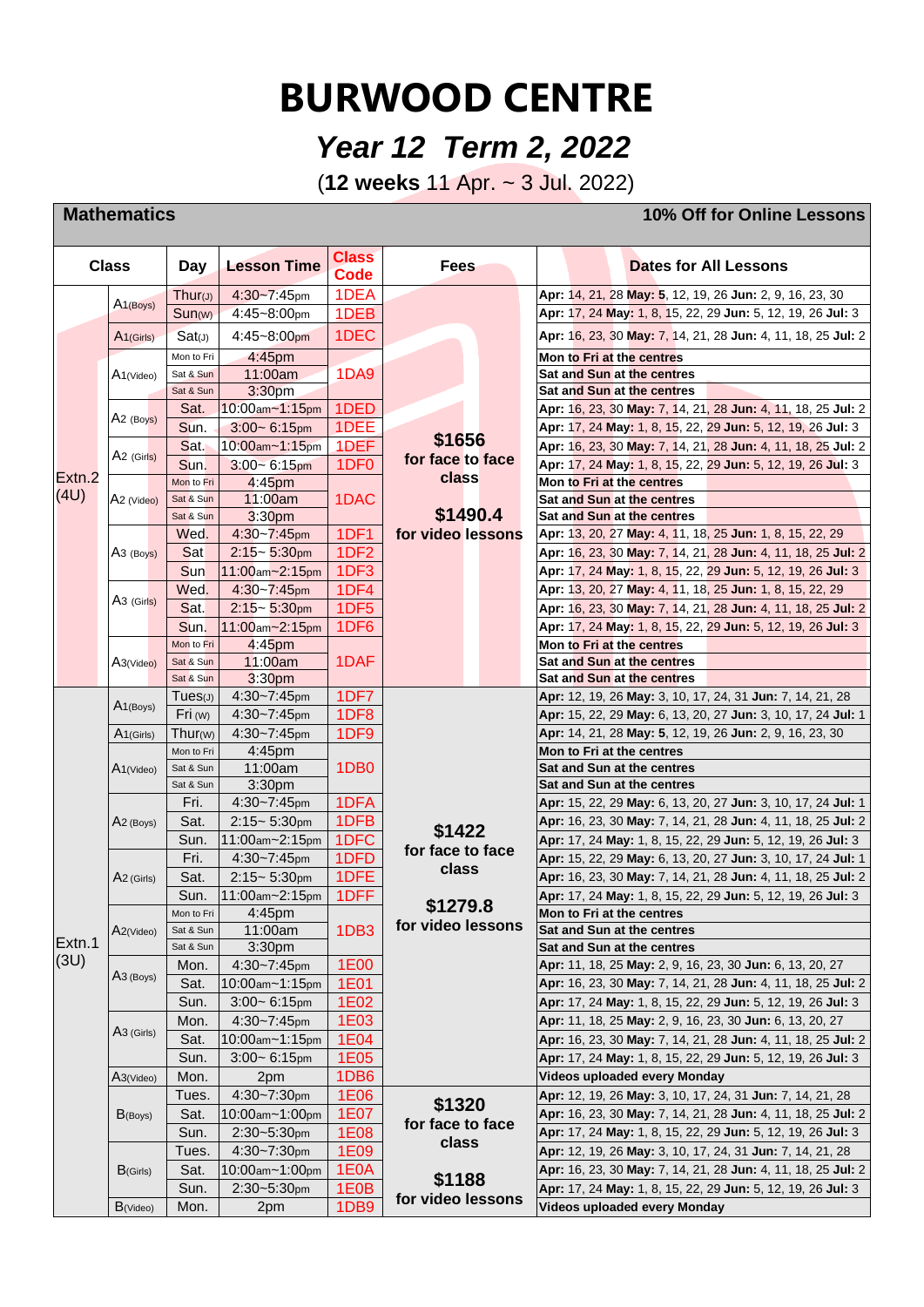| <b>Mathematics</b><br>10% Off for Online Lessons                                                                                                            |            |                         |                             |                                  |                                                              |  |
|-------------------------------------------------------------------------------------------------------------------------------------------------------------|------------|-------------------------|-----------------------------|----------------------------------|--------------------------------------------------------------|--|
| <b>Class</b>                                                                                                                                                | Day        | <b>Lesson Time</b>      | <b>Class</b><br><b>Code</b> | <b>Fees</b>                      | <b>Dates for All Lessons</b>                                 |  |
| 2U(Mixed)                                                                                                                                                   | Fri.       | 4:30-7:00pm             | 1E <sub>0</sub> D           | \$1032<br>for face to face class | Apr: 15, 22, 29 May: 6, 13, 20, 27 Jun: 3, 10, 17, 24 Jul: 1 |  |
| 2U(Video)                                                                                                                                                   | Mon.       | 2pm                     | 1DBA                        | \$928.8<br>for video lessons     | Videos uploaded every Monday                                 |  |
| <b>Chemistry</b><br>10% Off for Online Lessons                                                                                                              |            |                         |                             |                                  |                                                              |  |
| <b>Class</b>                                                                                                                                                | <b>Day</b> | <b>Lesson Time</b>      | <b>Class</b><br><b>Code</b> | <b>Fees</b>                      | <b>Dates for All Lessons</b>                                 |  |
|                                                                                                                                                             | Sat.(PL)   | 2:00~4:00pm             | 1E <sub>OF</sub>            | \$1077.6                         | Apr: 16, 23, 30 May: 7, 14, 21, 28 Jun: 4, 11, 18, 25 Jul: 2 |  |
| <b>Mixed</b>                                                                                                                                                | Sun.       | $9:00 - 11:00$ am       | 1E10                        | for face to face class           | Apr: 17, 24 May: 1, 8, 15, 22, 29 Jun: 5, 12, 19, 26 Jul: 3  |  |
| Video                                                                                                                                                       | Mon.       | 2pm                     | 1DBE                        | \$969.84                         | Videos uploaded every Monday                                 |  |
| Video(N.S.B)                                                                                                                                                | Mon.       | 2pm                     | 1E11                        | for video lessons                | <b>Videos uploaded every Monday</b>                          |  |
| <b>Physics</b><br>10% Off for Online Lessons                                                                                                                |            |                         |                             |                                  |                                                              |  |
| <b>Class</b>                                                                                                                                                | Day        | <b>Lesson Time</b>      | <b>Class</b><br><b>Code</b> | <b>Fees</b>                      | <b>Dates for All Lessons</b>                                 |  |
|                                                                                                                                                             | Sat (PL)   | $4:15 \sim 6:15$ pm     | 1E12                        | \$1077.6                         | Apr: 16, 23, 30 May: 7, 14, 21, 28 Jun: 4, 11, 18, 25 Jul: 2 |  |
| Mixed                                                                                                                                                       | Sun.       | $11:15$ am ~ 1:15pm     | 1E13                        | for face to face class           | Apr: 17, 24 May: 1, 8, 15, 22, 29 Jun: 5, 12, 19, 26 Jul: 3  |  |
| Video                                                                                                                                                       | Mon.       | 2 <sub>p</sub> m        | 1DC <sub>0</sub>            | \$969.84<br>for video lessons    | <b>Videos uploaded every Monday</b>                          |  |
| <b>English</b><br><b>Face to Face Class Only</b>                                                                                                            |            |                         |                             |                                  |                                                              |  |
| <b>Class</b>                                                                                                                                                | Day        | <b>Lesson Time</b>      | <b>Class</b><br>Code        | <b>Fees</b>                      | <b>Dates for All Lessons</b>                                 |  |
| <b>King Henry</b><br>$IV$ (HK)                                                                                                                              | Sat.       | $9:00 - 10:30$ am       | <b>1DC1</b>                 |                                  | Apr: 16, 23, 30 May: 7, 14, 21, 28 Jun: 4, 11, 18, 25 Jul: 2 |  |
| T.S. Eliot                                                                                                                                                  | Sun.       | $11:15$ am ~ $12:45$ pm | 1DC <sub>2</sub>            | \$936                            | Apr: 17, 24 May: 1, 8, 15, 22, 29 Jun: 5, 12, 19, 26 Jul: 3  |  |
| David Malouf                                                                                                                                                | Sun        | $1:00 - 2:30$ pm        | <b>1F27</b>                 | face to face class Only          | Apr: 17, 24 May: 1, 8, 15, 22, 29 Jun: 5, 12, 19, 26 Jul: 3  |  |
| Meriden (T.S.<br>Eliot)                                                                                                                                     | Sun.       | $2:00 - 3:30$ pm        | 1DC <sub>3</sub>            |                                  | Apr: 17, 24 May: 1, 8, 15, 22, 29 Jun: 5, 12, 19, 26 Jul: 3  |  |
| \$55 enrolment fee (only applicable to new students). All prices are GST inclusive.                                                                         |            |                         |                             |                                  |                                                              |  |
| <b>Terms and Conditions on Payment</b><br>An enrolment fee is payable for all new students upon first enrolment. The enrolment fee is non-refundable.<br>1. |            |                         |                             |                                  |                                                              |  |

2. Full payment should be made for at least a term in advance.

3. Dr. Du Education offers students a 2-lesson trial period when enrolling in a new subject (excluding multi-term enrolments). After attending the first two lessons, students can request for a refund of the unused term fees (excluding the enrolment fee).

4. No trial period is offered to students making multi-term enrolments. No refund, credit or replacement is available for multi-term enrolments.

5. Dr. Du Education reserves the right to change the curriculum, class time/date, lesson duration and class teacher without prior notice. Dr. Du Education makes no guarantee that the content of the lessons delivered will match (in terms of speed, topic order, difficulty etc.) with the content students are studying at their school.

6. After the trial period, there is no refund, replacement or credit due to absence, early termination, change of teacher, lesson time/date, lesson duration, curriculum, your status or any other circumstances.

7. Discounts are only applicable to full term payments made before the specified deadline.

8. Dr. Du Awards with cash prizes are presented at the beginning of each term to eligible top students who are enrolled in the same course for the current term.

9. Additional fees may be charged for moving class, makeup lessons, catch-up lessons, or any other lessons arranged outside the scheduled lesson times.<br>10. As part of the Dr. Du Education services, students may be provided

10. As part of the Dr. Du Education services, students may be provided with Learning Materials. Learning Materials include but are not limited to, lecture notes, homework booklets, quiz papers and lesson recordings. Learning Materials may be provided physically, electronically or in any other format. Learning Materials are provided exclusively for the private and personal use of students enrolled at Dr. Du Education in their undertaking of education services provided by Dr. Du Education. Learning Materials are copyright and confidential information. Learning materials must not be reproduced, on-sold, published, gifted or otherwise used for any other purpose. 11. Dr. Du Education requires students to adhere to the Student Policy during their enrolment. Student performance will be continuously observed and reviewed. Dr. Du

Education reserves the right to restrict a student from attending class based on such reviews and observations.

12. Dr. Du Education may amend the terms and conditions from time to time. Students will be notified of any amendments and be able to decline within 14 days of the amendments being made available online.

13. Dr. Du Education reserves the right to interpret the terms and conditions.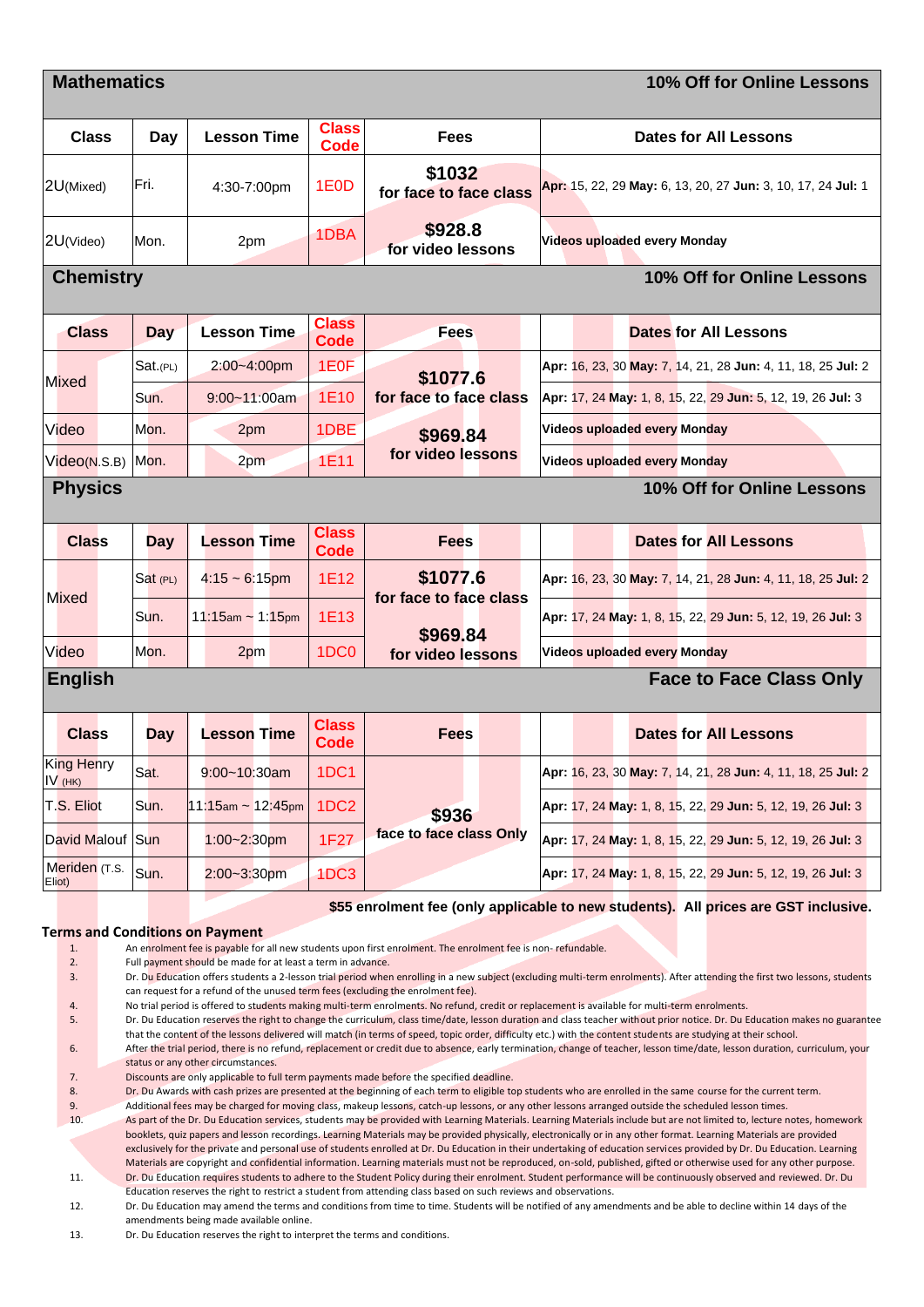# **HURSTVILLE CENTRE**

### *Year 12 Term 2, 2022*

(**12 weeks** 11 Apr. ~ 3 Jul. 2022)

 **Mathematics 10% Off for Online Lessons**

| <b>Class</b> |                        | Day        | <b>Lesson Time</b> | <b>Class</b><br>Code | <b>Fees</b>            | <b>Dates for All Lessons</b>                                                    |
|--------------|------------------------|------------|--------------------|----------------------|------------------------|---------------------------------------------------------------------------------|
|              |                        | Mon to Fri | 4:45pm             |                      |                        | Mon to Fri at the centres                                                       |
|              | $A1$ (Video)           | Sat & Sun  | 11:00am            | 1DA9                 |                        | Sat and Sun at the centres                                                      |
|              |                        | Sat & Sun  | 3:30 <sub>pm</sub> |                      |                        | Sat and Sun at the centres                                                      |
|              | A2(Boys)               | Fri.       | $4:45 - 8:00$ pm   | <b>1E14</b>          |                        | Apr: 15, 22, 29 May: 6, 13, 20, 27 Jun: 3, 10, 17, 24 Jul: 1                    |
|              |                        | lSat.      | 10:00am~1:15pm     | 1E15                 |                        | Apr: 16, 23, 30 May: 7, 14, 21, 28 Jun: 4, 11, 18, 25 Jul: 2                    |
|              |                        | Sun.       | $2:15 - 5:30$ pm   | 1E16                 |                        | Apr: 17, 24 May: 1, 8, 15, 22, 29 Jun: 5, 12, 19, 26 Jul: 3                     |
|              | A2(Girls)              | Fri.       | 4:45~8:00pm        | <b>1E17</b>          |                        | Apr: 15, 22, 29 May: 6, 13, 20, 27 Jun: 3, 10, 17, 24 Jul: 1                    |
|              |                        | Sat.       | 10:00am~1:15pm     | <b>1E18</b>          |                        | Apr: 16, 23, 30 May: 7, 14, 21, 28 Jun: 4, 11, 18, 25 Jul: 2                    |
|              |                        | Sun.       | $2:15 - 5:30$ pm   | 1E19                 | \$1656                 | Apr: 17, 24 May: 1, 8, 15, 22, 29 Jun: 5, 12, 19, 26 Jul: 3                     |
| Extn.2       | A <sub>2</sub> (Video) | Mon to Fri | $4:45$ pm          | 1DAC                 | for face to face class | Mon to Fri at the centres                                                       |
| (4U)         |                        | Sat & Sun  | 11:00am            |                      |                        | Sat and Sun at the centres                                                      |
|              |                        | Sat & Sun  | 3:30pm             |                      | \$1490.4               | Sat and Sun at the centres                                                      |
|              |                        | Thur.      | $4:30 - 7:45$ pm   | <b>1E1A</b>          | for video lessons      | Apr: 14, 21, 28 May: 5, 12, 19, 26 Jun: 2, 9, 16, 23, 30                        |
|              | $A3$ (Boys)            | Sat.       | $2:00 - 5:15$ pm   | 1E1B                 |                        | Apr: 16, 23, 30 May: 7, 14, 21, 28 Jun: 4, 11, 18, 25 Jul: 2                    |
|              |                        | lSun.      | 10:00am~1:15pm     | <b>1E1C</b>          |                        | Apr: 17, 24 May: 1, 8, 15, 22, 29 Jun: 5, 12, 19, 26 Jul: 3                     |
|              | A <sub>3</sub> (Girls) | Thur.      | $4:30 - 7:45$ pm   | <b>1E1D</b>          |                        | Apr: 14, 21, 28 May: 5, 12, 19, 26 Jun: 2, 9, 16, 23, 30                        |
|              |                        | Sat.       | $2:00 - 5:15$ pm   | 1E1E                 |                        | Apr: 16, 23, 30 May: 7, 14, 21, 28 Jun: 4, 11, 18, 25 Jul: 2                    |
|              |                        | Sun.       | 10:00am~1:15pm     | 1E1F                 |                        | Apr: 17, 24 May: 1, 8, 15, 22, 29 Jun: 5, 12, 19, 26 Jul: 3                     |
|              |                        | Mon to Fri | $4:45$ pm          | 1DAF                 |                        | Mon to Fri at the centres                                                       |
|              | A3(Video) Sat & Sun    |            | 11:00am            |                      |                        | Sat and Sun at the centres                                                      |
|              |                        | Sat & Sun  | 3:30pm             |                      |                        | Sat and Sun at the centres                                                      |
|              |                        | Mon to Fri | $4:45$ pm          |                      |                        | Mon to Fri at the centres                                                       |
|              | $A1$ (Video)           | Sat & Sun  | 11:00am            | 1DB <sub>0</sub>     |                        | Sat and Sun at the centres                                                      |
|              |                        | Sat & Sun  | 3:30 <sub>pm</sub> |                      |                        | Sat and Sun at the centres                                                      |
|              |                        | Tues.      | 4:45~8:00pm        | 1E20                 |                        | <b>Apr:</b> 12, 19, 26 <b>May:</b> 3, 10, 17, 24, 31 Jun: 7, 14, 21, 28         |
|              | A2(Boys)               | Sat.       | $2:00 - 5:15$ pm   | <b>1E21</b>          |                        | Apr: 16, 23, 30 May: 7, 14, 21, 28 Jun: 4, 11, 18, 25 Jul: 2                    |
|              |                        | Sun.       | 10:00am~1:15pm     | <b>1E22</b>          |                        | Apr: 17, 24 May: 1, 8, 15, 22, 29 Jun: 5, 12, 19, 26 Jul: 3                     |
|              | A2(Girls)              | Tues.      | $4:45 - 8:00$ pm   | 1E23                 |                        | Apr: 12, 19, 26 May: 3, 10, 17, 24, 31 Jun: 7, 14, 21, 28                       |
|              |                        | Sat.       | $2:00 - 5:15$ pm   | <b>1E24</b>          | \$1422                 | Apr: 16, 23, 30 May: 7, 14, 21, 28 Jun: 4, 11, 18, 25 Jul: 2                    |
|              |                        | Sun.       | 10:00am~1:15pm     | 1E25                 | for face to face class | Apr: 17, 24 May: 1, 8, 15, 22, 29 Jun: 5, 12, 19, 26 Jul: 3                     |
|              | $A2$ (Video)           | Mon to Fri | 4:45pm             |                      |                        | Mon to Fri at the centres                                                       |
|              |                        | Sat & Sun  | 11:00am            | 1DB3                 | \$1279.8               | Sat and Sun at the centres                                                      |
| Extn.1       |                        | Sat & Sun  | 3:30 <sub>pm</sub> |                      | for video lessons      | Sat and Sun at the centres                                                      |
| (3U)         | A <sub>3</sub> (Boys)  | Wed.       | 4:30~7:45pm        | <b>1E26</b>          |                        | Apr: 13, 20, 27 May: 4, 11, 18, 25 Jun: 1, 8, 15, 22, 29                        |
|              |                        | Sat.       | $10:00$ am~1:15pm  | 1E27                 |                        | Apr: 16, 23, 30 May: 7, 14, 21, 28 Jun: 4, 11, 18, 25 Jul: 2                    |
|              | $A3$ (Girls)           | Sun.       | $2:15 - 5:30$ pm   | 1E28                 |                        | Apr: 17, 24 May: 1, 8, 15, 22, 29 Jun: 5, 12, 19, 26 Jul: 3                     |
|              |                        | Wed.       | 4:30~7:45pm        | 1E29                 |                        | Apr: 13, 20, 27 May: 4, 11, 18, 25 Jun: 1, 8, 15, 22, 29                        |
|              |                        | Sat.       | 10:00am~1:15pm     | 1E <sub>2</sub> A    |                        | Apr: 16, 23, 30 May: 7, 14, 21, 28 Jun: 4, 11, 18, 25 Jul: 2                    |
|              |                        | Sun.       | 2:15~5:30pm        | 1E <sub>2</sub> B    |                        | Apr: 17, 24 May: 1, 8, 15, 22, 29 Jun: 5, 12, 19, 26 Jul: 3                     |
|              | $A3$ (Video)           | Mon.       | 2pm                | 1DB <sub>6</sub>     |                        | Videos uploaded every Monday                                                    |
|              | B(Boys)                | Wed.       | 4:30~7:30pm        | 1E <sub>2</sub> C    |                        | Apr: 13, 20, 27 May: 4, 11, 18, 25 Jun: 1, 8, 15, 22, 29                        |
|              | $B$ (Girls)            | Sat.       | 10:00am~1:00pm     | 1E2D                 | \$1320                 | Apr: 16, 23, 30 May: 7, 14, 21, 28 Jun: 4, 11, 18, 25 Jul: 2                    |
|              |                        | Wed.       | $4:30 - 7:30$ pm   | 1E <sub>2</sub> F    |                        | for face to face class Apr: 13, 20, 27 May: 4, 11, 18, 25 Jun: 1, 8, 15, 22, 29 |
|              | B(Video)               | Sat.       | $10:00$ am~1:00pm  | 1E30                 | \$1188                 | Apr: 16, 23, 30 May: 7, 14, 21, 28 Jun: 4, 11, 18, 25 Jul: 2                    |
|              |                        | Mon.       | 2pm                | 1DB <sub>9</sub>     | for video lessons      | Videos uploaded every Monday                                                    |